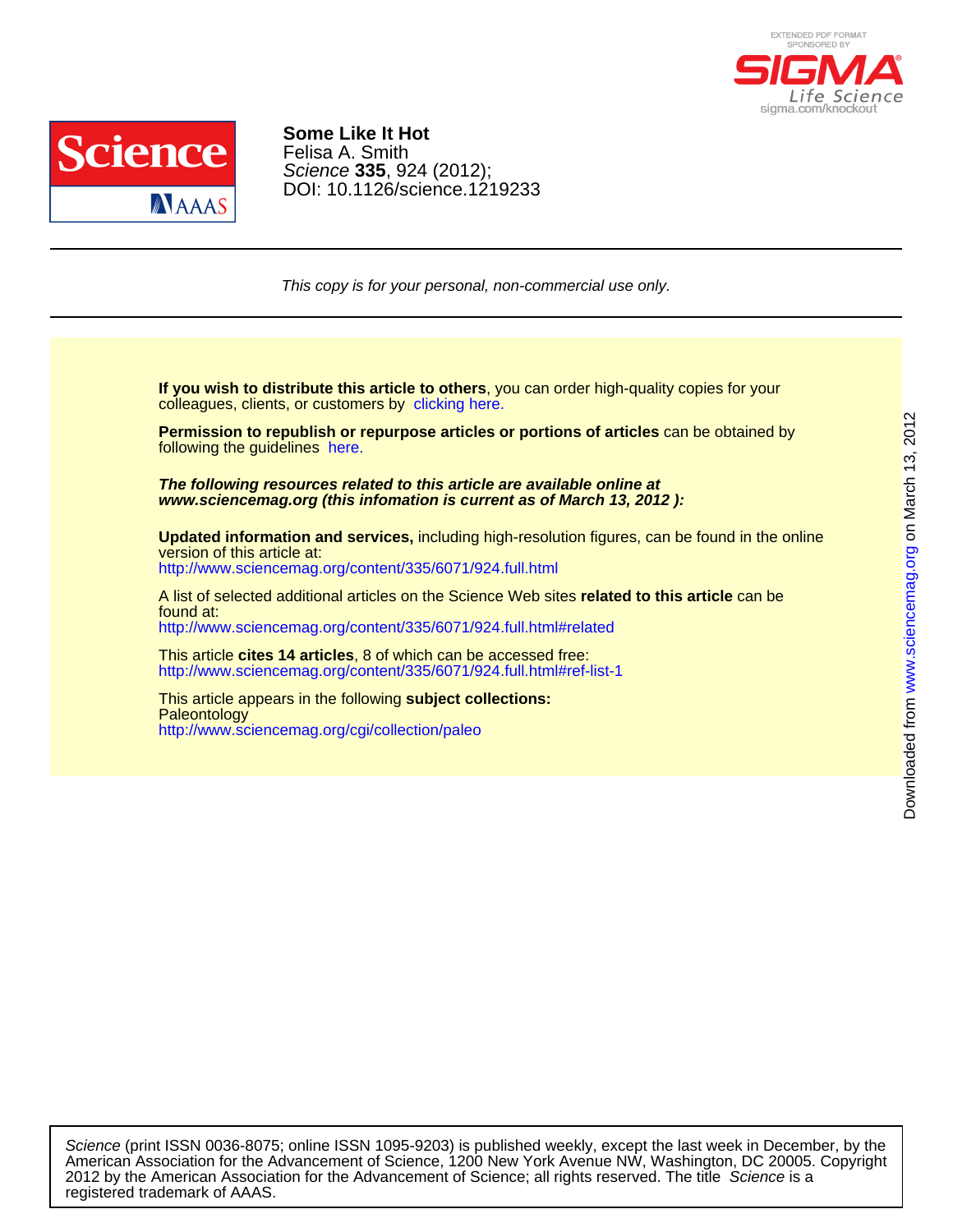# **PERSPECTIVES**

### EVOLUTION

# **Some Like It Hot**

**Felisa A. Smith**

ody size matters. It sets the energetic demands of organisms, regulates the rates of physiological processes, and influences population densities and other key characteristics of animal communities and populations  $(1)$ . Thus, it is no surprise that most animals have a characteristic (2) and highly heritable size  $(3)$ . Yet the body sizes of mammal lineages have varied greatly over evolutionary history. The demise of dinosaurs  $~5.5$ million years ago marked the onset of rapid morphological and ecological diversification in terrestrial mammals that ultimately led to size increases of more than four orders of magnitude. On page 959 of this issue, Secord *et al.* (4) illustrate the critical role of

temperature in driving body size evolution between ~55.5 and 54.5 million years ago.

According to Bergmann's rule, within a broadly distributed genus, species of larger size are found in colder environments, and species of smaller size are found in warmer areas ( *5*). Some researchers argue that the rule arises as a result of the need for heat conservation or loss; others attribute it to ecosystem properties such as productivity (6). Regardless, Bergmann's rule holds for more than 70% of modern endotherms (animals that maintain a constant internal body temperature) (6). Moreover, it has been documented over historical and microevolutionary time  $(6, 7)$ ; recent work even suggests that temperature constrained the maximum size that mammals could attain in the course of evolution ( *8*). Thus, temperature may be expected to influence body size evolution within lineages.

The early Cenozoic is an interesting chapter in Earth history. Not only does its onset ~65.5 million years ago mark the end of dinosaurs and the beginning of the radiation of mammals, but it was also a time of rapid fluctuation of climate. The most severe hot episode was the Paleocene-Eocene Thermal Maximum (PETM), which occurred ~55



Early horses. This painting by the German artist Heinrich Harder (1858–1935) was part of a series of collector cards illustrating prehistoric animals commissioned by the Reichardt Cocoa Company. It depicts an early species of *Sifrhippus* (*Hyracotherium*) that first appeared about 55 million years ago. Secord et al. show that the body size of *Sifrhippus* changed in response to temperature fluctuations between ~55.5 and 54.5 million years ago.

million years ago (9). During the PETM, sea surfaces warmed by more than  $5^{\circ}C$  (9, 10), causing changes in aquatic and terrestrial ecosystems, including substantial changes in mammalian diversity (11). In particular, the immigration of modern ungulate taxa (Perissodactyla and Artiodactyla) into North America profoundly and permanently altered ecosystems on the continent  $(11, 12)$ . Dwarfing of numerous archaic and modern lineages during the PETM has been reported (13), but a quantitative assessment of how the PETM influenced mammalian body size evolution has been lacking.

Secord *et al*. examine the consequences of climatic shifts on the body size of the small early horse *Sifrhippus* (also known as *Hyracotherium*), which first appeared in North America during the PETM. They test the two main causal mechanisms underlying Bergmann's rule: temperature and productivity.

The authors build on previous work in the Clarks Fork Basin of northwestern Wyoming, a site rich in mammal fossils with a continuous stratigraphic section between ~60 and 53 million years in age  $(13)$ . They estimate body mass for ~44 adult horses by measuring the area of the first molar. Using  $\delta^{13}C$  and  $\delta^{18}O$ signatures recorded in the tooth enamel of more than 150 mammalian fossils collected at Cabin Fork, Wyoming, they develop a highly resolved local paleoclimatic record spanning

A study of horse evolution illustrates the connection between environmental temperature and mammal body size.

the PETM. The carbon signature mirrors the abrupt negative carbon excursion associated with the PETM in other locations ( *9*), whereas the oxygen isotopes yield estimates of changes in air temperature. As expected on the basis of Bergmann's rule, the authors find that changes in δ<sup>18</sup>O were significantly related to body size changes in *Sifrhippus*. The size shifts were substantial: Body size decreased by ~30% at the start of the PETM, and increased abruptly by more than 75% at its end.

But was temperature the ultimate driver behind the body size shifts? Or were they caused by changes in productivity? Barring unusual instances of exceptional preservation,

direct estimation of vegetation structure or local productivity in the fossil record has been problematic. Secord *et al*. take a clever approach by comparing oxygen isotopes in fossil teeth of mammal taxa that varied in their affinity for aquatic environments. Oxygen isotopes in herbivores largely reflect the composition of local surface and plant water. Isotopic enrichment occurs in species that occupy drier habitats with little surface water. For such evaporation-sensitive species, enrichment tends to be positively related to habitat aridity ( *14*). By comparing the evaporation-sensitive *Sifrhippus* with *Coryphodon*, an archaic herbivorous ungulate generally considered to be associated with aquatic habitats, Secord *et al*. develop a proxy for "aridity." This, they argue, is inversely related to productivity.

The correspondence between this metric and mean annual precipitation estimated from analysis of nearby soil sediments of the same age is quite high, suggesting that Secord *et al*. have captured something akin to productivity. However, they find no correlation between productivity and body size. In fact, the opposite trend is evident: a decrease in body size during wetter conditions. Thus, body size evolution over the PETM appears to have been driven by temperature fluctuations, consistent with the original characterization of Bergmann's rule (5).

CREDIT: FLORILEGIUS/ALAMY

**CREDIT:** 

Department of Biology, University of New Mexico, Albuquerque, NM 87131, USA. E-mail: fasmith@unm.edu